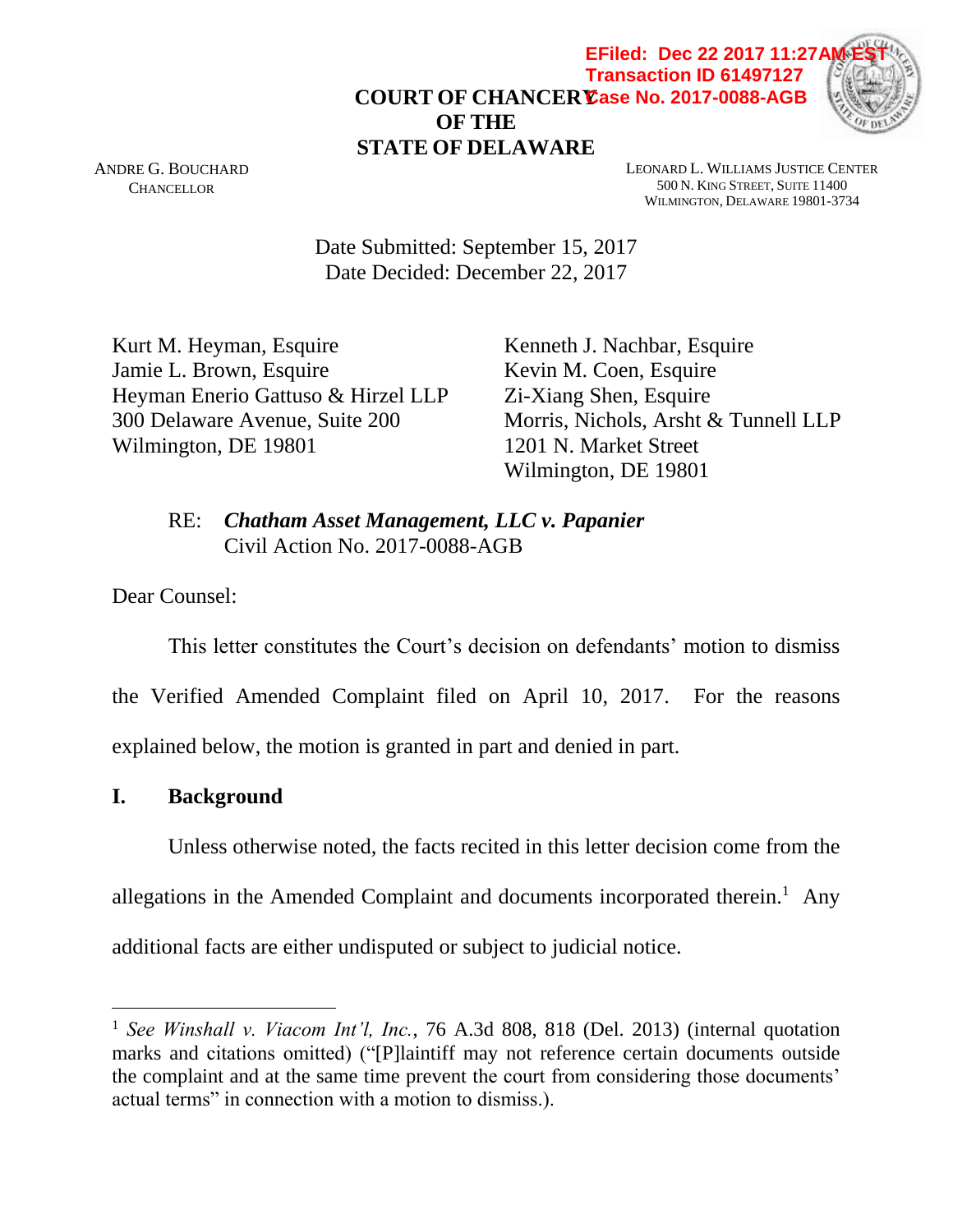#### **A. The Parties**

Plaintiffs Chatham Asset Management, LLC, Chatham Fund, LP, and Chatham Asset High Yield Master Fund, Ltd. ("Chatham") hold common stock of Twin River Worldwide Holdings, Inc. ("Twin River"). Pursuant to a waiver granted by the Rhode Island Department of Business Regulation, Chatham is permitted to own up to, but not more than, 15% of Twin River's common stock. 2

Defendants consist of six individuals who served at relevant times as directors or officers of Twin River. George Papanier, John E. Taylor, Jr., Soo Kim, and Stephen H. Capp served as directors. Papanier is Twin River's President and Chief Executive Officer; the other three individuals are outside directors. The remaining two individual defendants—Craig L. Eaton and Glenn Carlin—served as officers of Twin River.

Non-party Twin River conducts casino and other operations in Rhode Island, Mississippi, and Colorado through its subsidiaries. Twin River's stock does not trade on a national securities exchange but does trade on institutional trading desks, where only qualified institutional buyers are permitted to purchase shares.<sup>3</sup> Quotes

<sup>2</sup> Am. Compl. ¶ 26.

<sup>&</sup>lt;sup>3</sup> Am. Compl. **[25.** The term "qualified institutional buyer" means any of certain entities "acting for its own account or the accounts of other qualified institutional buyers, that in the aggregate owns and invests on a discretionary basis at least \$100 million in securities of issuers that are not affiliated with the entity." 17 C.F.R.  $\S$  230.144A(a)(1)(i).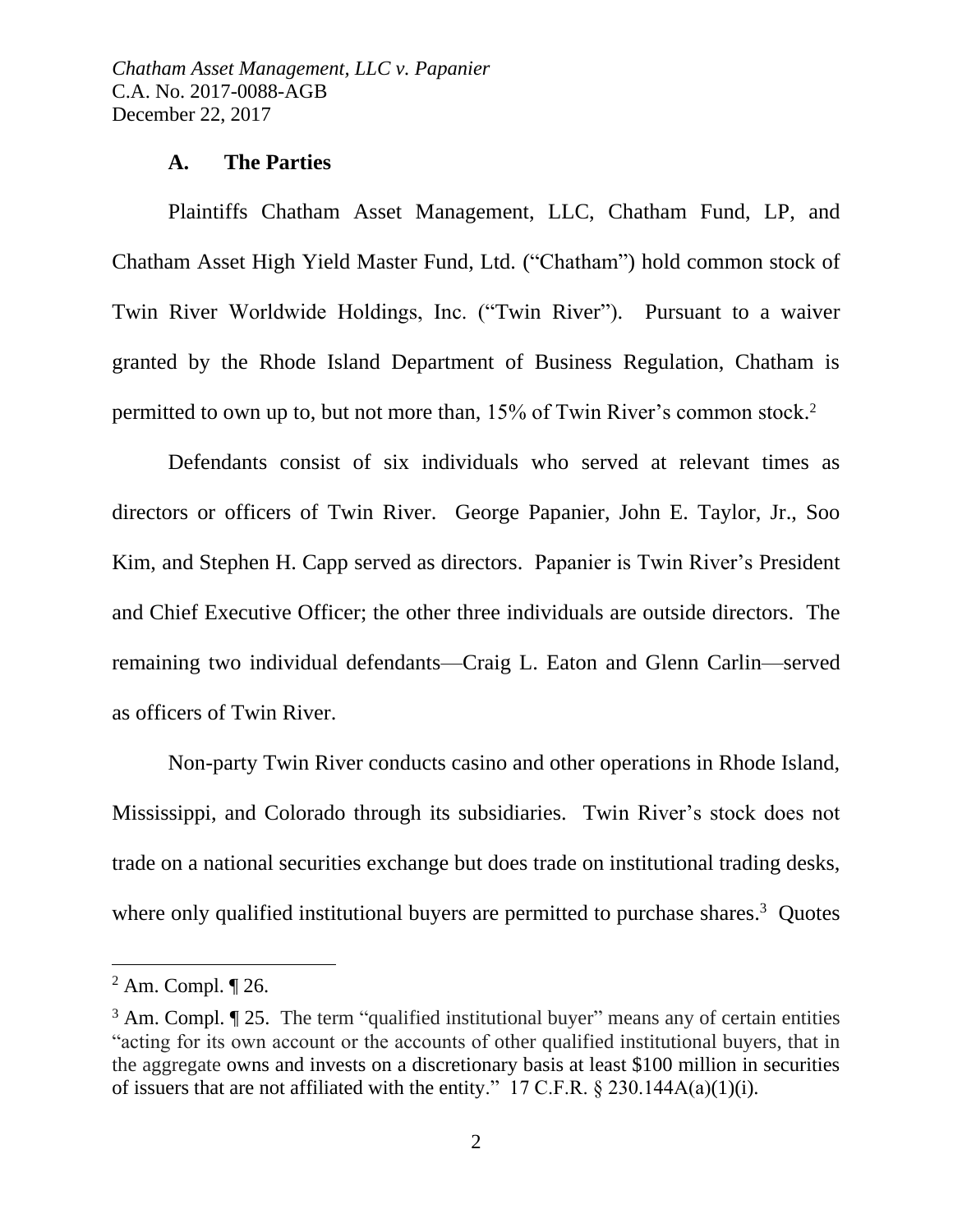on the stock and trading activity are disseminated via Bloomberg. According to Chatham, "[a]s a result of this generally small trading community, the trading price of the stock reacts swiftly and significantly to any newly disclosed information that changes the balance of supply and demand."<sup>4</sup>

## **B. The Tender Offer**

On November 15, 2016, when its stock was trading for approximately \$70 per share, Twin River announced a tender offer to purchase up to 250,000 shares of its common stock for \$80 per share in cash (the "Tender Offer"). 5 Immediately after the Tender Offer was announced, Twin River's stock was quoted at \$80 per share and "remained[ed] available at that price" until early April 2017 "for very small volume transactions."<sup>6</sup>

On December 16, 2016, Twin River announced that 1,738,293 shares were validly tendered and that it would purchase 14.38% of the shares tendered by each participating investor.<sup>7</sup> Chatham alleges that "despite having specifically increased Twin River's credit facility to allow the Company to purchase \$50 million worth of

<sup>4</sup> Am. Compl. ¶ 25*.* 

<sup>5</sup> Am. Compl. ¶ 27.

 $6$  Am. Compl.  $\P$  27.

<sup>7</sup> Am. Compl. ¶ 31.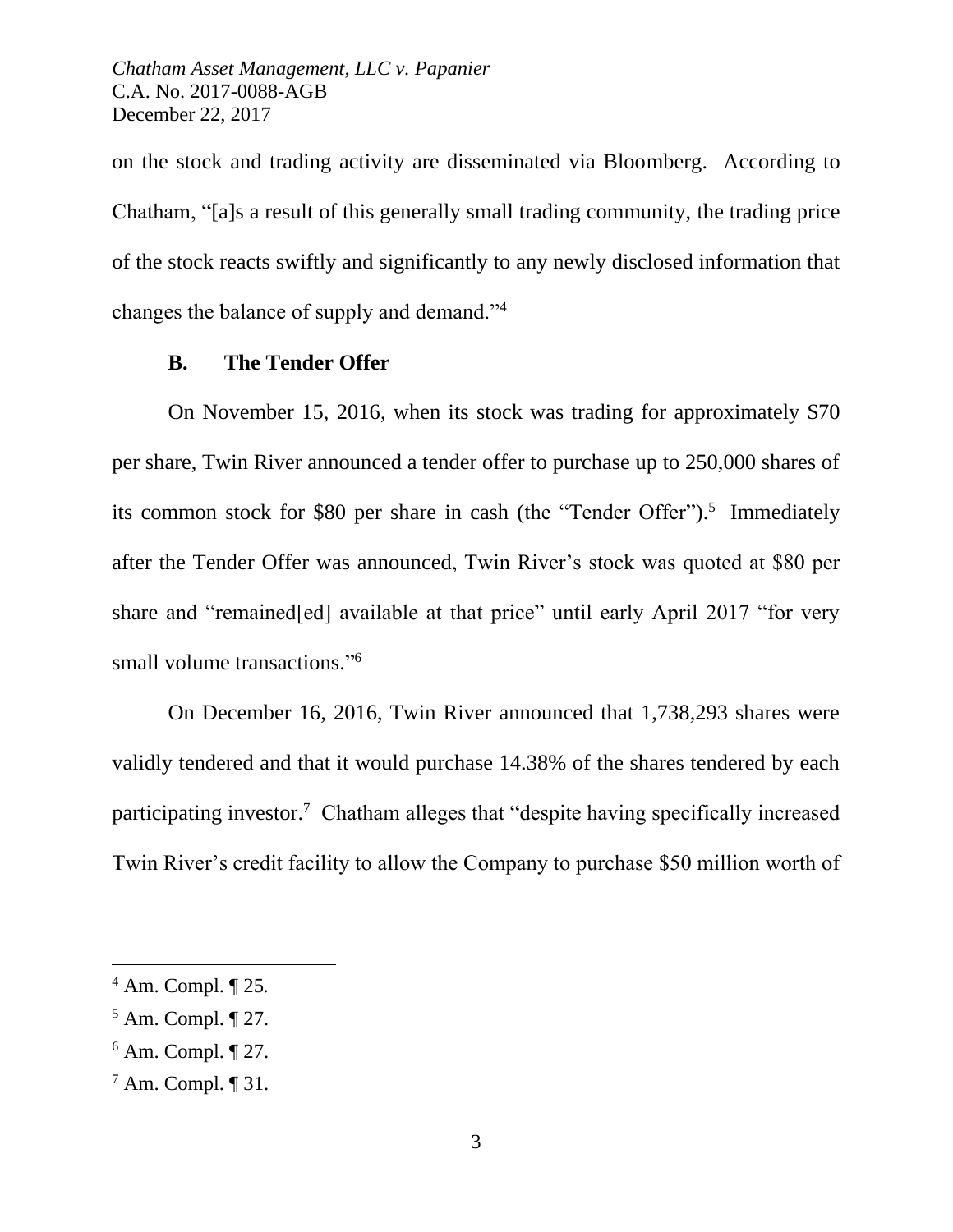shares, only \$20 million was used—a paltry sum compared to Twin River's approximately \$780 million market capitalization."<sup>8</sup>

### **C. The Offer to Purchase**

Twin River made the Tender Offer through an offer to purchase circular dated November 15, 2016 ("Offer to Purchase"). The Offer to Purchase stated that "[t]he purpose of the Offer is to return cash to our Shareholders by providing them the opportunity to tender all or a portion of their Shares and, thereby, receive a return of some or all of their investment if they so elect."<sup>9</sup> The Offer to Purchase also stated that Twin River's directors and executive officers did not "currently intend" to participate in the Tender Offer but that they may sell their shares in the post-Tender Offer market "from time to time":

Our directors, executive officers and affiliates may, subject to applicable law and applicable policies of the Company, sell their Shares from time to time pursuant to the terms of equity compensation awards or in open-market and/or other transactions at prices that may be more or less favorable than the Purchase Price to be paid to our Shareholders pursuant to the Offer.<sup>10</sup>

The Tender Offer expired on December 15, 2016.<sup>11</sup>

<sup>8</sup> Am. Compl. ¶ 8.

<sup>9</sup> Defs.' Opening Br. Ex. B at 2.

<sup>10</sup> *Id.* at 2, 16.

<sup>&</sup>lt;sup>11</sup> Defs.' Opening Br. Ex. B.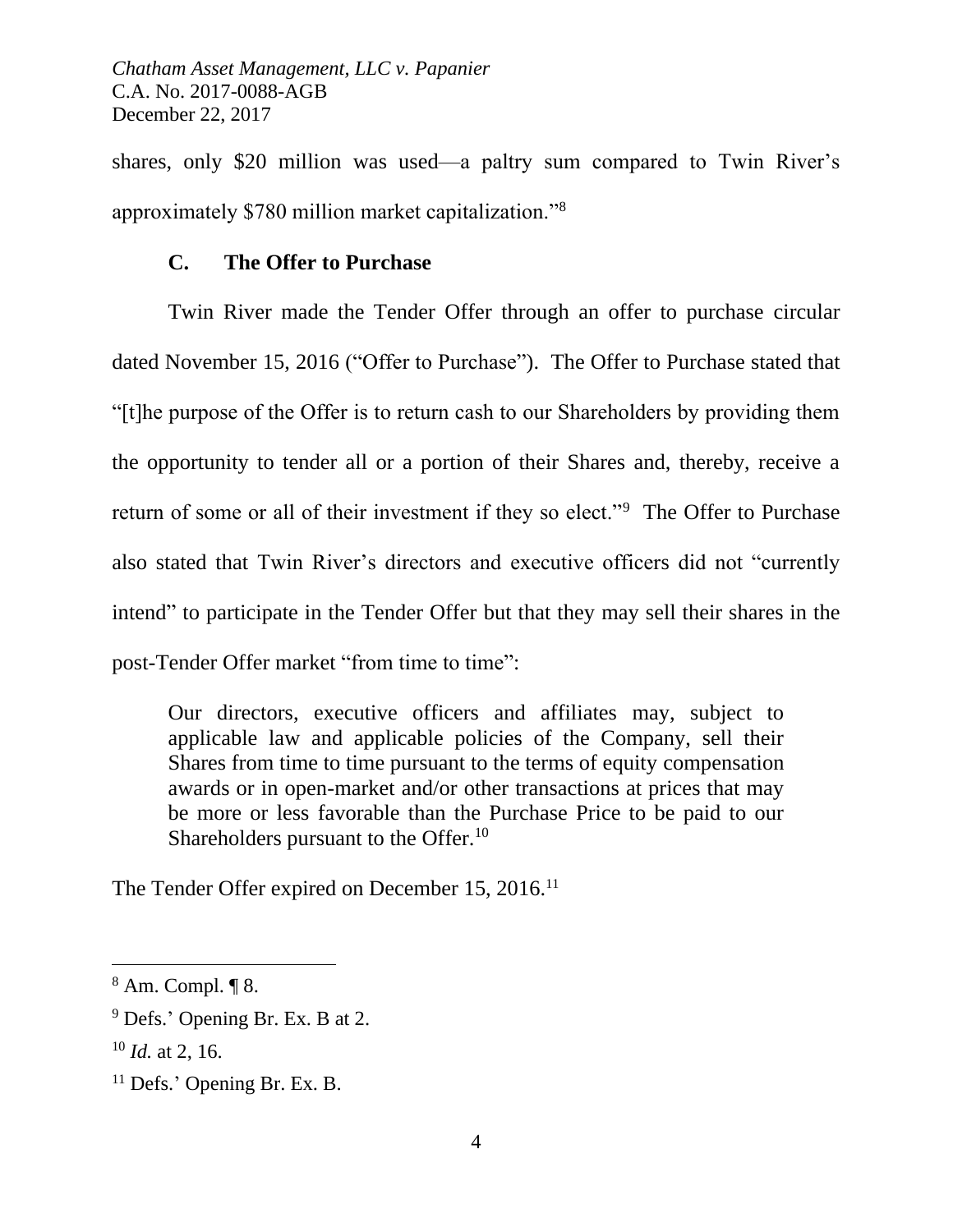### **D. Defendants' Alleged Plan to Sell Their Shares**

Chatham alleges that when defendants made the Tender Offer, they planned to sell their shares, not "from time to time," but shortly after the Tender Offer closed.<sup>12</sup> According to Chatham, "a representative of Defendants informed certain stockholders of Twin River (other than Chatham) that the Defendants had wanted to participate in the Tender Offer," but when they learned that it would be problematic for them to do so, they "quickly determined to sell their shares promptly after the Tender Offer closed."<sup>13</sup>

"Within weeks of the Tender Offer closing," defendants allegedly shopped "at least 125,000 shares, half of the total Twin River purchased through the Tender Offer, through at least one broker."<sup>14</sup> According to Chatham, the broker provided "big-boy" letters to prospective purchasers to facilitate the sale of defendants' shares.<sup>15</sup> The Amended Complaint, which was filed on April 10, 2017, does not allege that defendants actually sold any shares since the Tender Offer expired on

 $12$  Am. Compl.  $\P$  3.

 $13$  Am. Compl.  $\P$  4.

 $14$  Am. Compl.  $\P$  5.

<sup>&</sup>lt;sup>15</sup> *Id.* "Big boy letters are agreements between parties to a securities transaction where one party, typically the seller, has material, nonpublic information that it does not want to disclose, but both parties want to complete the transaction and preclude any claims based on the nondisclosure." Edwin D. Eshmoili, Note, *Big Boy Letters: Trading on Inside Information*, 94 CORNELL L. REV. 133, 135 (2008).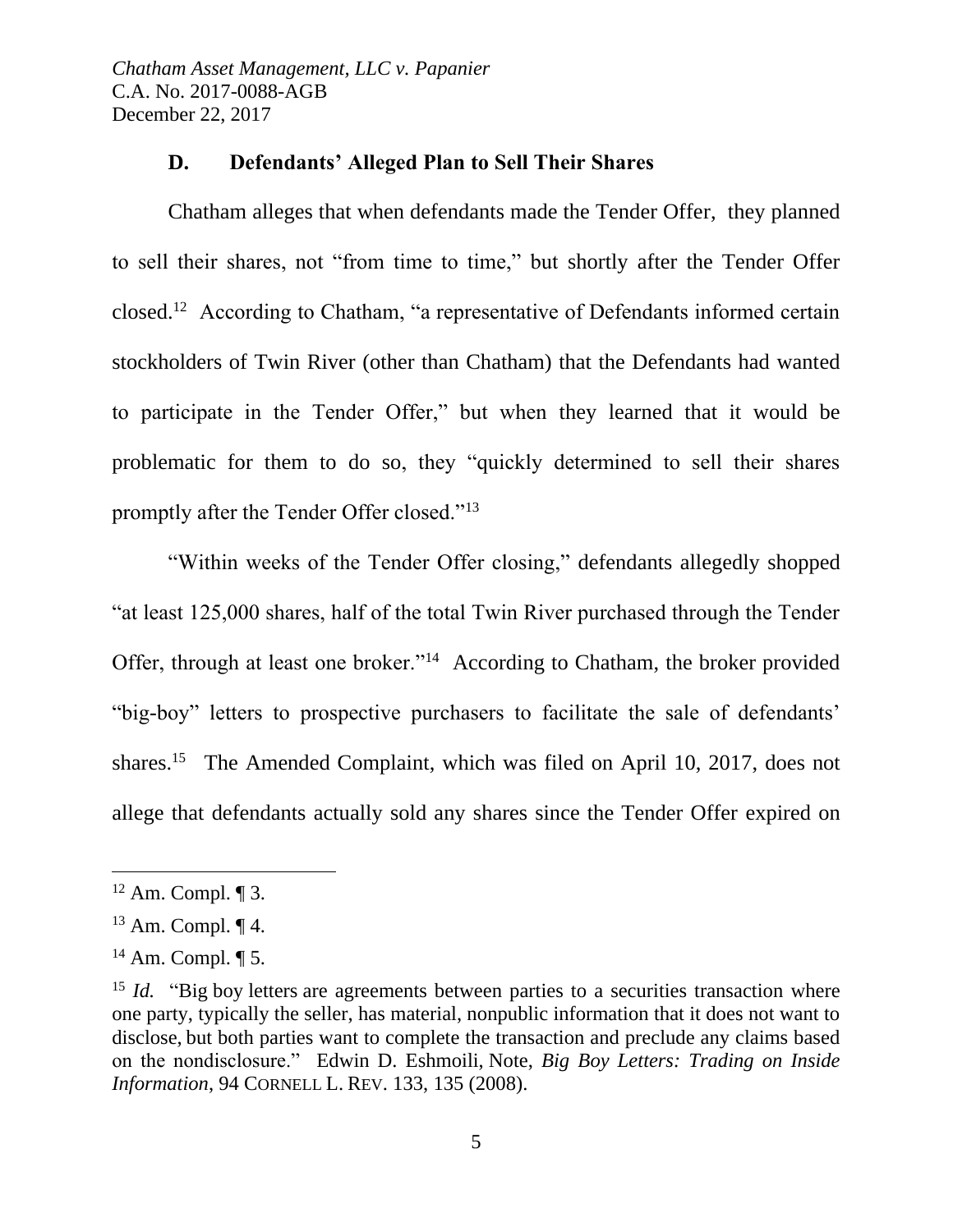December 15, 2016. Defendants represented that they still had not done so as of June 9, 2017, when their reply brief was filed.<sup>16</sup>

Before the Tender Offer closed, Chatham owned 14.98% of Twin River's stock.<sup>17</sup> Chatham alleges it had "no choice" but to tender some of its shares into the Tender Offer because of the  $15\%$  cap on its holdings, which it did.<sup>18</sup> As a result, Chatham held a 14.91% position in Twin River after the Tender Offer closed. 19 In the months after the Tender Offer closed, Twin River stock traded between approximately \$80 and \$82 per share.<sup>20</sup>

## **E. Twin River Sends a Letter to Rhode Island Regulators Concerning Chatham**

Twin River is party to a Regulatory Agreement, dated July 1, 2016, with the Rhode Island Department of Business Regulation and the Division of Lotteries of the Rhode Island Department of Revenue (the "Regulators"). The Regulatory Agreement contains a provision obligating Twin River to comply with, and to cause owners of 5% or more of its stock to comply with, certain legal requirements:

<sup>16</sup> Defs.' Reply Br. 1-2.

<sup>17</sup> Am. Compl. ¶ 26*.* 

<sup>18</sup> Am. Compl. ¶¶ 30, 57.

 $19$  Am. Compl.  $\P$  26.

<sup>20</sup> Am. Compl. ¶ 32.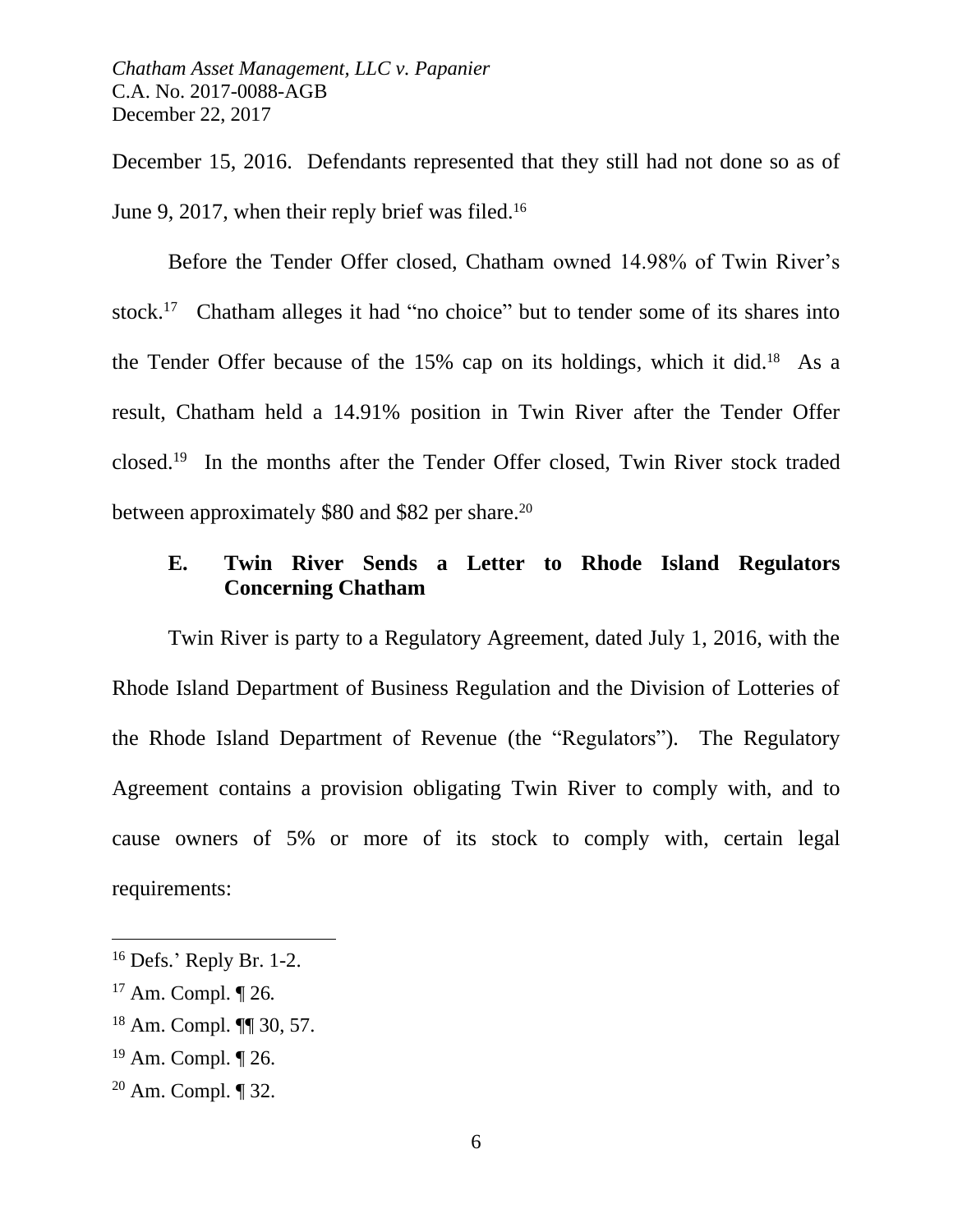[Twin River] shall at all times comply and remain in compliance with and shall cause its Senior Executives, directors and owners of a direct or indirect Financial Interest of 5% or greater in any class of Financial Interests in each Rhode Island Company to comply and remain in compliance with: (i) all applicable requirements under all laws, statutes and rules and regulations; (ii) this Agreement; (iii) the VLT Contract; (iv) the Newport VLT Contract; and (v) all applicable decrees and orders of any Governmental Authority.<sup>21</sup>

According to defendants, Twin River could face various penalties if it fails to comply with its obligations under the Regulatory Agreement.<sup>22</sup>

On April 7, 2017, Twin River sent a letter to the Regulators (the "April 7

Letter") bringing to their attention certain "recent events involving Chatham."<sup>23</sup>

The April 7 Letter stated that these events called into question whether Chatham

was in compliance with its institutional shareholder license, which "requires that

institutional investors have (1) no involvement in the Company's business

activities and (2) no intention of influencing, affecting or participating in the

Company's affairs."<sup>24</sup> The April 7 Letter identified four such events: the frequency

<sup>&</sup>lt;sup>21</sup> Defs.' Opening Br. Ex. E  $\S$  7.1. The Court takes judicial notice of the Regulatory Agreement because there can be no reasonable dispute concerning its existence and contents. *In re Gen. Motors (Hughes) S'holder Litig.*, 897 A.2d 162, 169 (Del. 2006).

 $22$  According to defendants, those penalties could include "injunctive relief, withholding of income, monetary penalties of up to \$50,000 per violation[,] and any other remedies that the regulators have at law or equity" and "the revocation or suspension of its gaming license." Def. Opening Br. 19 n.12.

<sup>23</sup> Defs.' Opening Br. Ex. A at 1.

 $^{24}$  *Id.*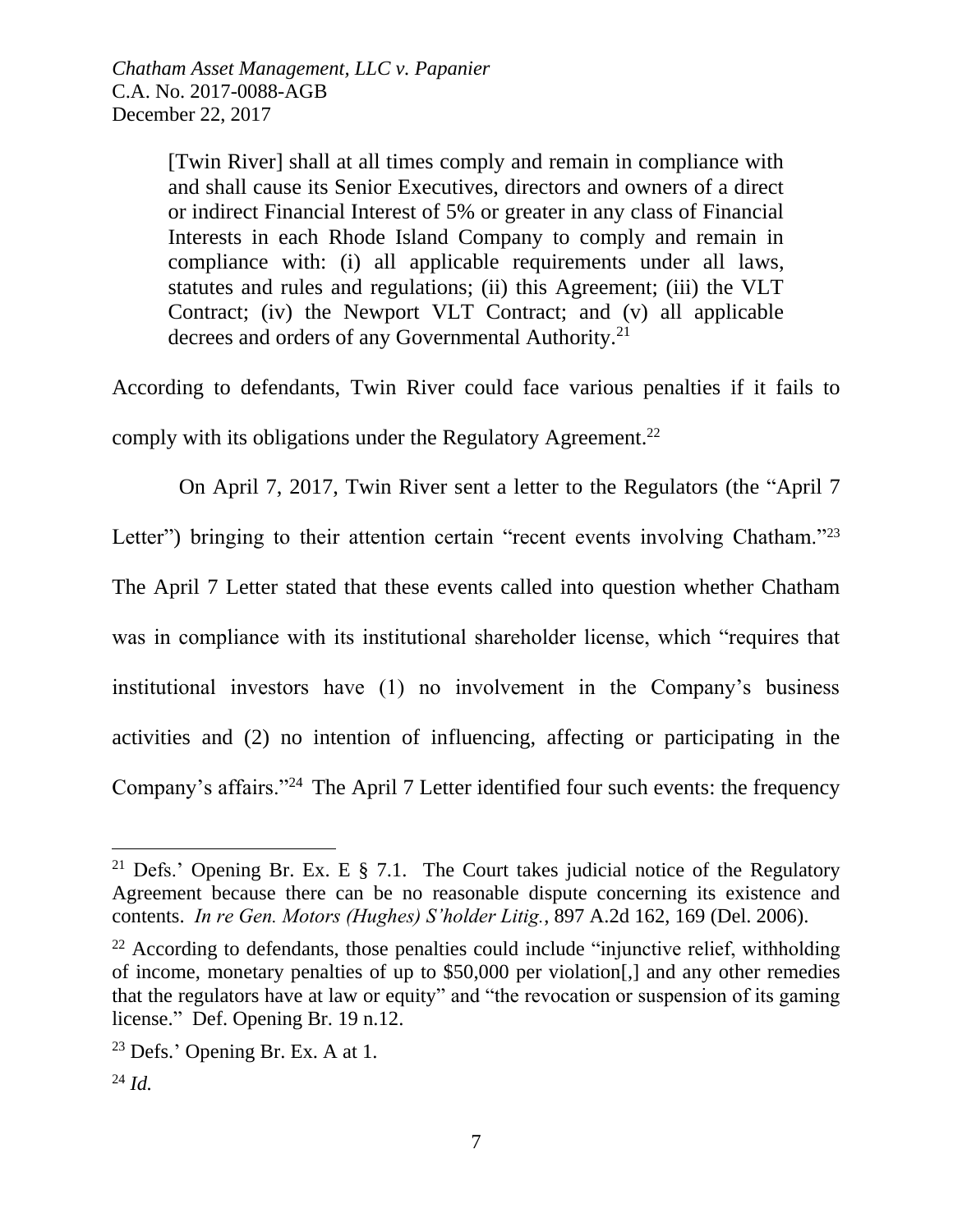of Chatham's contacts with Twin River, the fact that Chatham representatives expressed a desire for "immediate liquidity" for their investment in Twin River in June 2016, the filing of this lawsuit in February 2017, and an investor call that occurred on April 4, 2017.<sup>25</sup>

The April 7 Letter, a copy of which was sent to Chatham's counsel, also stated that Twin River "necessarily cannot be sure of all potentially relevant information because some of it is not available to us and in some respects Chatham's subjective intent may be relevant."<sup>26</sup> Chatham contends that defendants submitted the April 7 Letter to "retaliate[] against Chatham for seeking to protect [its] rights via this lawsuit."<sup>27</sup>

#### **II. Procedural Posture**

On February 6, 2017, Chatham filed its original complaint, which it amended on April 10, 2017. The Amended Complaint asserts three claims, each of which Chatham has brought individually. None of the claims is asserted derivatively or on behalf of a putative class.

On April 25, 2017, defendants moved to dismiss the Amended Complaint under Court of Chancery Rule 12(b)(6) for failure to state a claim for relief.

<sup>25</sup> *Id.* at 1-2.

 $^{26}$  *Id.*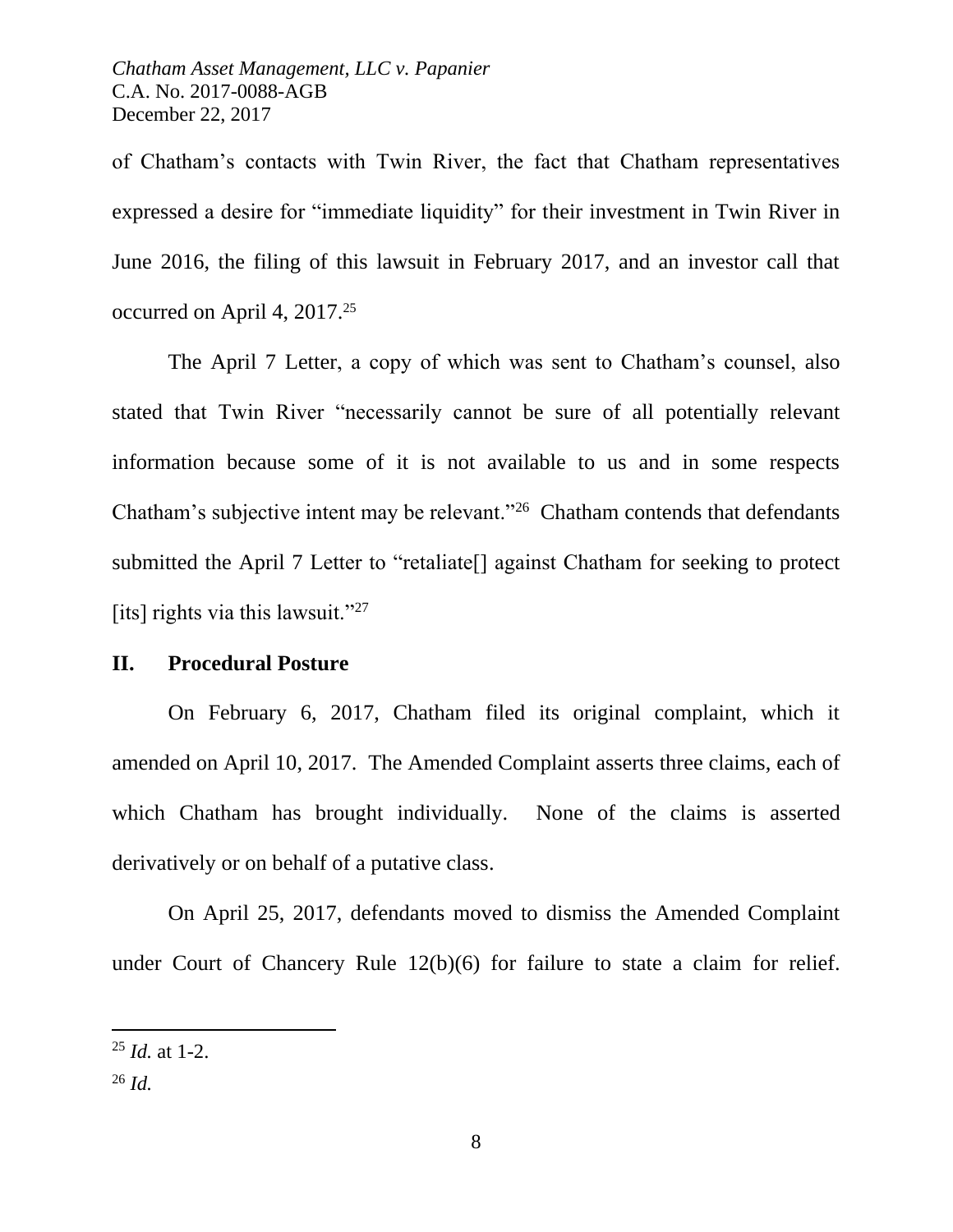Argument on the motion was held on August 8, 2017, and the parties filed supplemental briefs on September 15, 2017.

## **III. Analysis**

The standards governing a motion to dismiss for failure to state a claim for

relief are well settled:

(i) all well-pleaded factual allegations are accepted as true; (ii) even vague allegations are well-pleaded if they give the opposing party notice of the claim; (iii) the Court must draw all reasonable inferences in favor of the non-moving party; and (iv) dismissal is inappropriate unless the Plaintiff would not be entitled to recover under any reasonably conceivable set of circumstances susceptible of proof.<sup>28</sup>

Although this standard is minimal, the Court "will not credit conclusory allegations

or draw unreasonable inferences in favor of the Plaintiffs,"<sup>29</sup> nor will it "accept

every strained interpretation of the allegations proposed by the Plaintiff."30

# **A. Count I States a Claim for Relief**

In Count I of the Amended Complaint, Chatham asserts that the four director

defendants (Papanier, Taylor, Kim, and Capp) breached their fiduciary duties by

making materially false and misleading statements in the Offer to Purchase.

<sup>&</sup>lt;sup>27</sup> Am. Compl.  $\P$  15.

<sup>28</sup> *Savor, Inc. v. FMR Corp.*, 812 A.2d 894, 896-97 (Del. 2002) (internal quotation marks and citation omitted).

<sup>29</sup> *In re BJ's Wholesale Club, Inc. S'holder Litig.*, 2013 WL 396202, at \*5 (Del. Ch. 2013).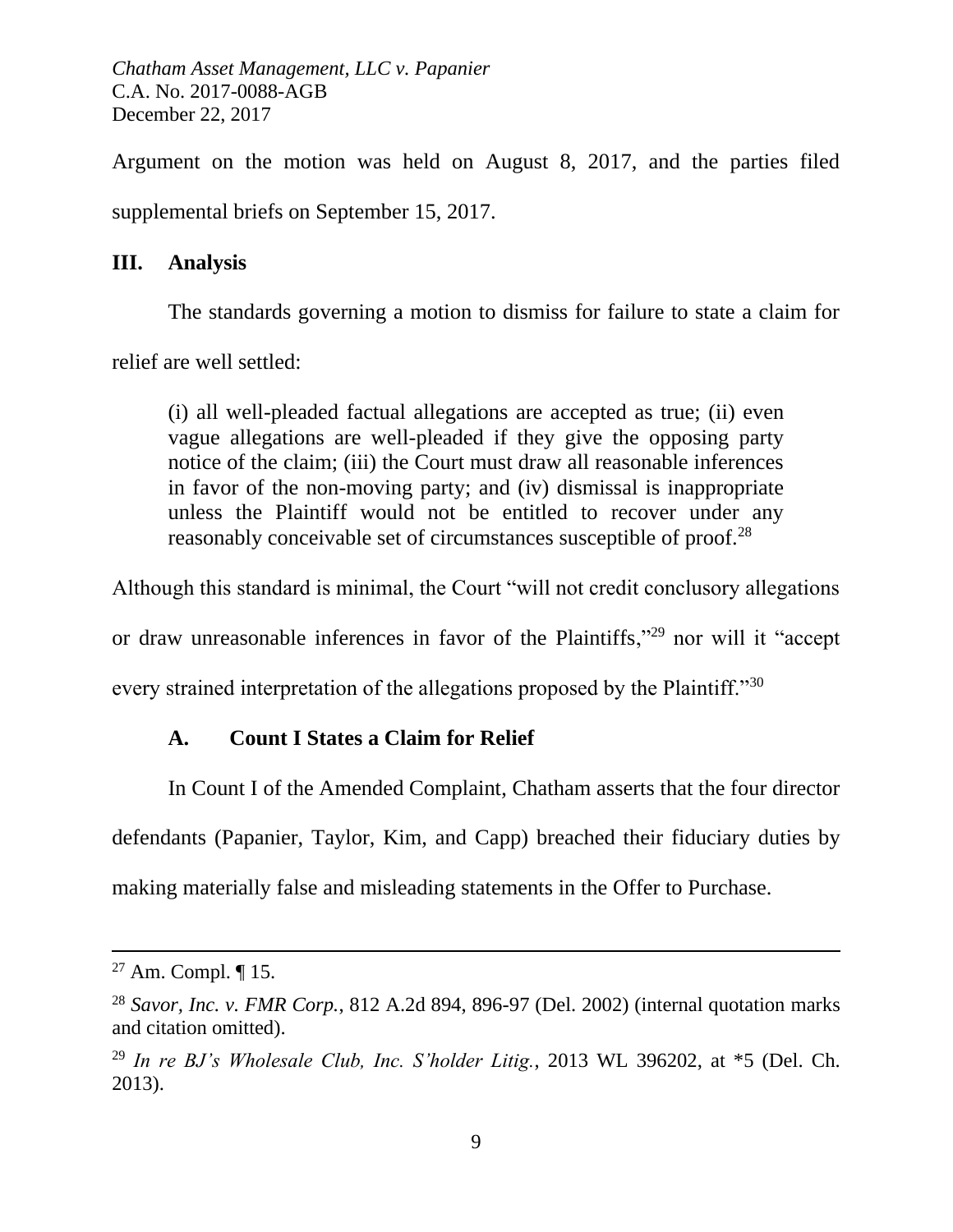"[D]irectors of Delaware corporations are under a fiduciary duty to disclose fully and fairly all material information within the board's control when it seeks shareholder action."<sup>31</sup> A fact is material if "there is a substantial likelihood that a reasonable shareholder would consider it important in deciding how to vote."<sup>32</sup> Stated differently, material facts are those that, if disclosed, would "significantly alter[] the 'total mix' of information made available."<sup>33</sup>

The gravamen of Chatham's disclosure claim is that the Offer to Purchase was false or misleading because it stated that "the purpose of the Tender Offer was 'to return cash to [Twin River's] shareholders'" and that Twin River's directors and executive officers "may . . . sell their shares from time to time" after the Tender Offer closed when, in reality, their true intent was to use the Tender Offer "to increase the price of the stock" and to sell "at or near this increased price" "shortly after the Tender Offer closed."<sup>34</sup> In support of this contention, Chatham alleges as follows:

<sup>30</sup> *Gen. Motors*, 897 A.2d at 168 (internal quotation marks and citation omitted).

<sup>31</sup> *Stroud v. Grace*, 606 A.2d 75, 84 (Del. 1992).

<sup>32</sup> *Rosenblatt v. Getty Oil Co.*, 493 A.2d 929, 944 (Del. 1985) (quoting *TSC Indus., Inc. v. Northway, Inc.*, 426 U.S. 438, 449 (1976)).

<sup>33</sup> *Id.* 

<sup>34</sup> Am. Compl. ¶¶ 2-3, 6, 51.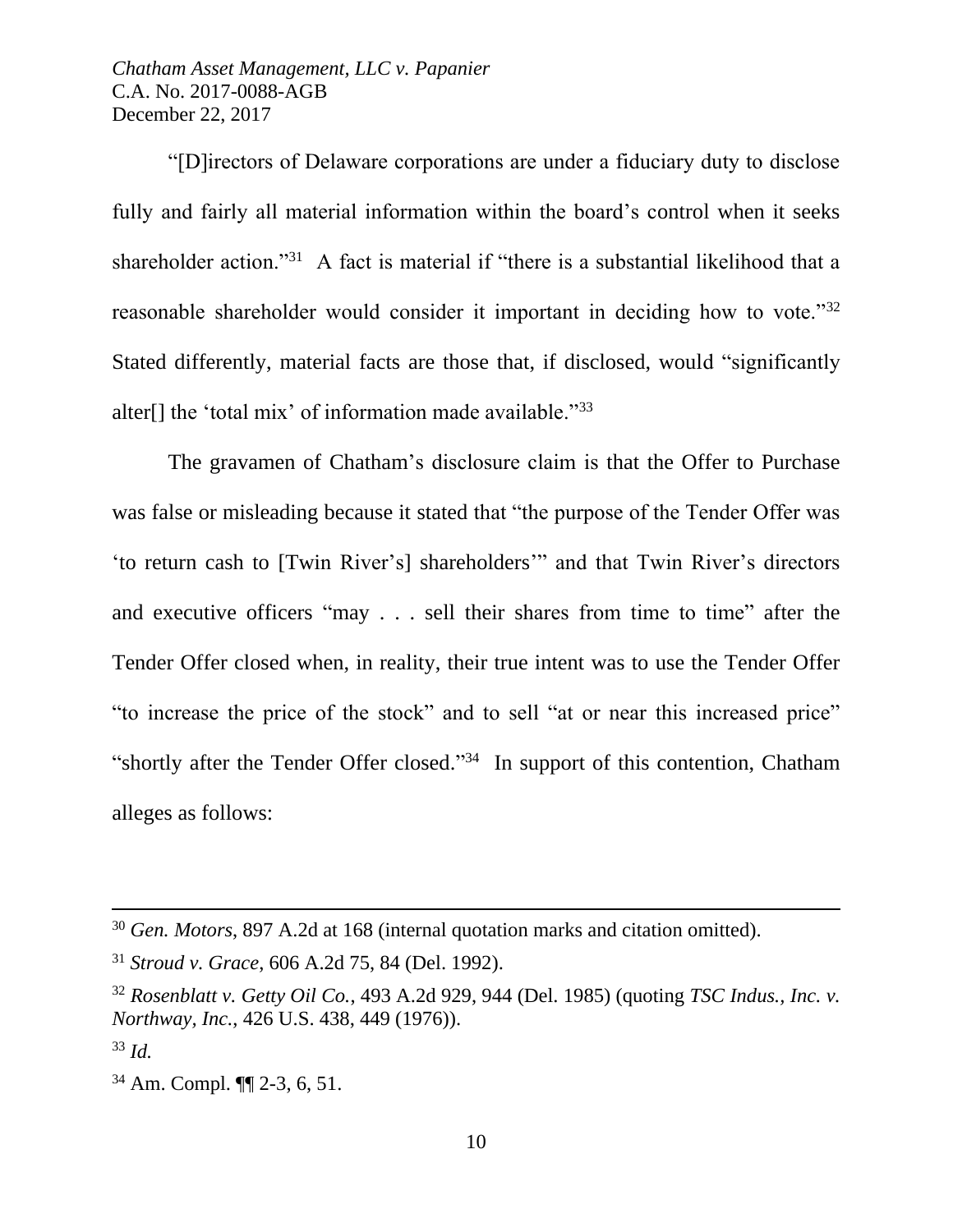. . . a representative of Defendants informed certain stockholders of Twin River (other than Chatham) that the Defendants had wanted to participate in the Tender Offer so that they could, among other reasons, raise funds to pay down loans on encumbered Twin River shares and/or to pay taxes owed on their exercise of Twin River holdings. When the Defendants were informed prior to the Tender Offer that it would be problematic for them to sell shares in the Tender Offer, the Defendants quickly determined to sell their shares promptly after the Tender Offer closed.

. . . Within weeks of the Tender Offer closing, the Defendants, consistent with their scheme, started shopping at least 125,000 shares, half of the total Twin River purchased through the Tender Offer, through at least one broker. In fact, the broker provided "big boy" letters to prospective purchasers in order to facilitate the sale of Defendants' shares.<sup>35</sup>

Accepting these allegations as true and drawing all reasonable inferences in

Chatham's favor, as I must at the pleadings stage, it is reasonably conceivable that the director defendants breached their fiduciary duties in connection with the disclosures discussed above. The specific factual allegations concerning the efforts defendants made to sell a substantial number of their shares "shortly" after the Tender Offer closed cast reasonable doubt on the veracity of the noncommittal disclosure in the Offer to Purchase that they "may . . . sell their shares from time to

<sup>35</sup> Am. Compl. ¶¶ 4-5.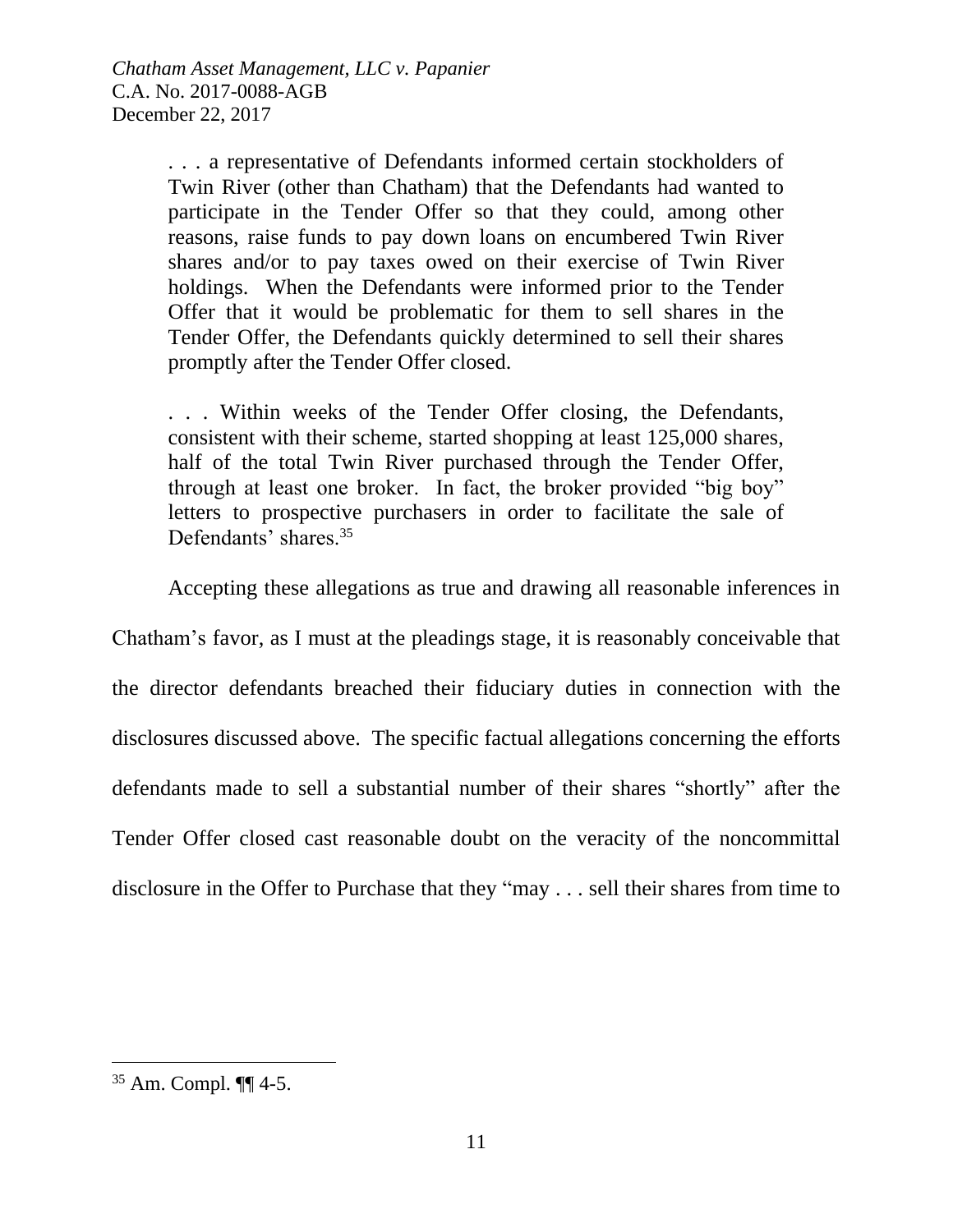time." As one federal court put it, "stating an outcome as a possibility, that in fact is not a possibility, is misleading."<sup>36</sup>

The existence of a firm intention by defendants to sell their shares, if true, also would appear to be material. Defendants concede as much: "If Twin River stated in the [Offer to Purchase] that each defendant intended to sell as many shares as possible after the Tender Offer, it necessarily would have made stockholders more, not less, likely to tender shares."<sup>37</sup>

Although Chatham has stated a disclosure claim, its recourse appears to be limited if it can prove the claim, which is a much more difficult endeavor.<sup>38</sup> Our Supreme Court has made clear that compensatory damages for a disclosure claim are available only when a complaint pleads facts showing that "the damages [are] logically and reasonably related to the harm or injury for which compensation is

<sup>36</sup> *Dorchester Inv'rs v. Peak Int'l Ltd.*, 134 F. Supp. 2d 569, 579 (S.D.N.Y. 2001) (applying "the Court's logic" in *Hunt, IRA v. Alliance N.A. Gov't Income Trust, Inc.*, 159 F.3d 723 (2d Cir. 1998)).

<sup>37</sup> Defs.' Reply Br. 12. *See also* Tr. 10 ("But there's nothing that says directors can't tender. Obviously, they have to make disclosure of that fact."), 17 ("As plaintiffs indicate, if the directors actually had a firm intent to sell . . . and they disclosed that, it would have made other stockholders more likely to tender. After all, if the insiders want out, that's a negative sign for the value of the company. Thus, more stockholders would have tendered.") (Aug. 8, 2017) (Dkt. 42).

<sup>38</sup> *See, e.g. Dorchester Inv'rs*, 134 F.Supp.2d at 579 ("[F]or Plaintiffs to prevail on this claim [that a disclosure was misleading because it stated a result as a possibility that in fact was a certainty], Plaintiffs must demonstrate that Defendants were *certain* that such a result would occur" when the disclosure was made.).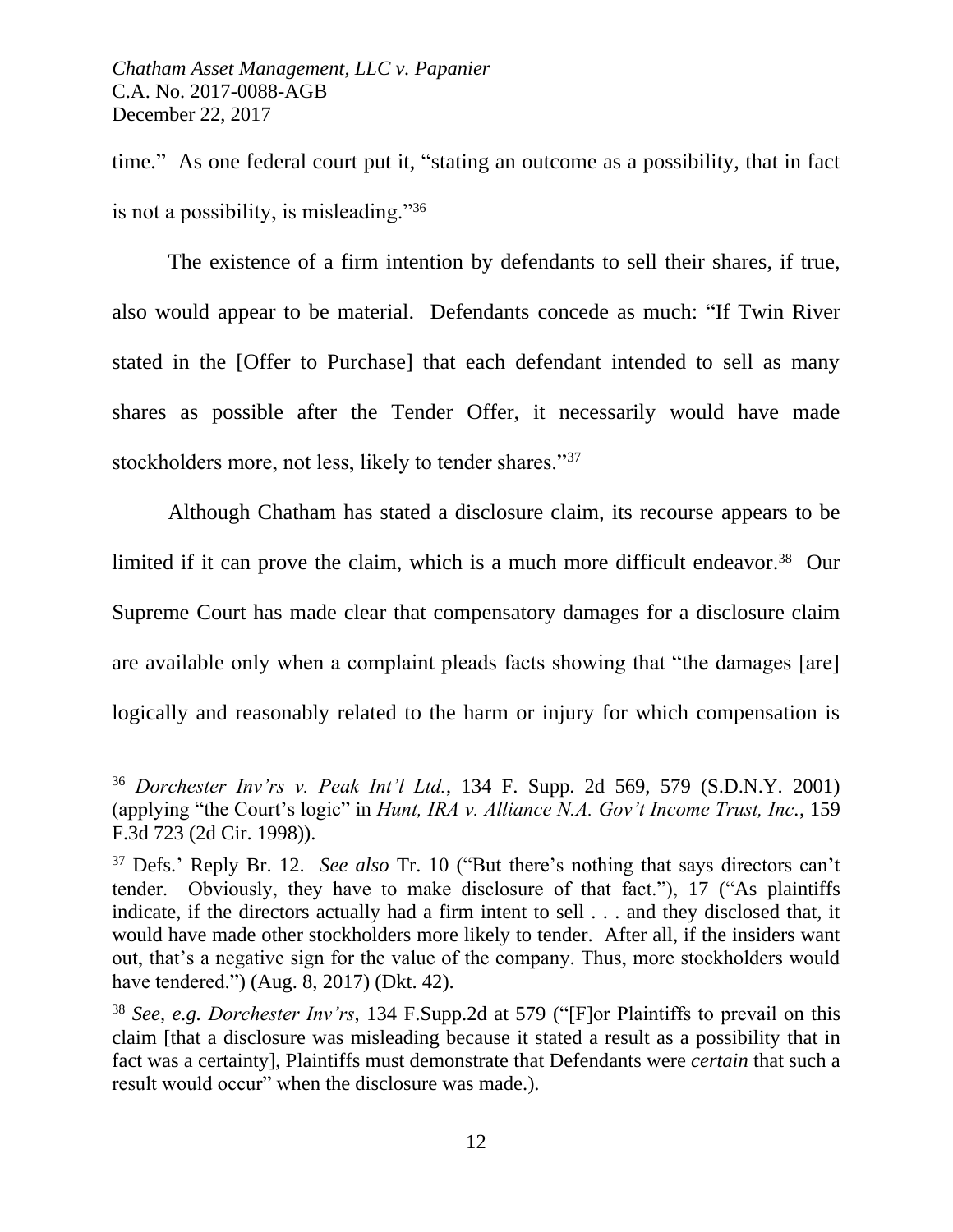$\overline{a}$ 

being awarded."<sup>39</sup> Put differently, a failure to disclose material information will not provide a basis for compensatory damages "from defendant directors absent proof of (i) a culpable state of mind or non-exculpated gross negligence, (ii) reliance by the stockholders on the information that was not disclosed, and (iii) damages proximately caused by that failure."<sup>40</sup>

Chatham's own allegations in the Amended Complaint suggest that it likely will be unable to establish reliance and causation to recover compensatory damages for its disclosure claim. Chatham admits that, "because of the strict regulation of the percentage of total shares Chatham is permitted to hold, a limit that it was close to, Chatham would have to participate in the Tender Offer or face potential adverse regulatory consequences," and that Chatham had "no choice but to participate in the Tender Offer."<sup>41</sup> Indeed, the central premise of the Amended Complaint is that Chatham did not want to sell any shares in the Tender Offer but

<sup>39</sup> *In re J.P. Morgan Chase & Co. S'holder Litig.*, 906 A.2d 766, 773 (Del. 2006).

<sup>40</sup> *In re Wayport, Inc. Litig.*, 76 A.3d 296, 314-15 (Del. Ch. 2013); *see also O'Reilly v. Transworld Healthcare, Inc.*, 745 A.2d 902, 919 (Del. Ch. 1999) ("[C]ausation and actual quantifiable damages are elements of the *compensatory damages portion* of a claim for breach of the fiduciary duty of disclosure.") (emphasis in original); *In re Orchard Enter., Inc. S'holder Litig.*, 88 A.3d 1, 53 (Del. Ch. 2014) ("[A]lthough the request for stockholders to take action based on the disclosures may satisfy the requirement of reliance, the plaintiff still must prove causation and damages.").

<sup>41</sup> Am. Compl. ¶¶ 30, 57; *see also* Prayer for Relief ¶ 6 ("In the event that Chatham is forced to sell its shares, awarding Chatham damages to compensate it for the difference between the price of any such sale and the fair value of Chatham's shares.").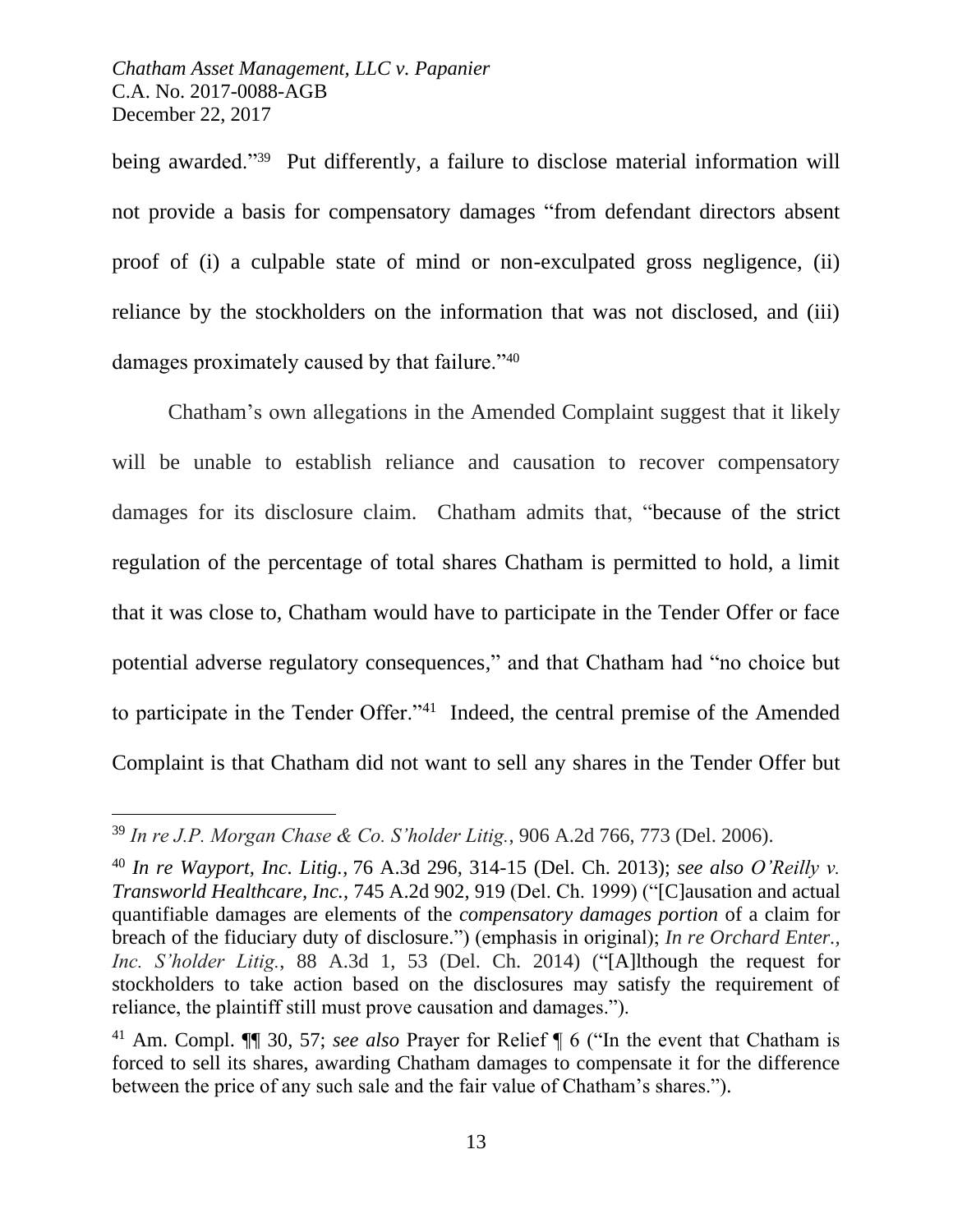$\overline{a}$ 

was forced to do so to comply with the 15% cap on its holdings imposed by the Rhode Island Department of Business Regulation. As such, it appears conceded that any harm Chatham suffered was caused not by its reliance on the disclosures in the Offer to Purchase, but by its need to comply with the 15% cap.

Given that Chatham's own allegations suggest that it likely will be unable to prove the elements necessary to sustain a disclosure claim for compensatory damages, the most it appears Chatham stands to gain from Count I of the Amended Complaint, if proven, is an award of nominal damages.<sup>42</sup> Our Supreme Court stated that "there must at least be an award of nominal damages" where "directors have breached their disclosure duties in a corporate transaction that has in turn caused impairment to the economic or voting rights of stockholders."<sup>43</sup>

 $42$  "[N]ominal damages do not purport to put the offended party back in the place that it was before it suffered harm, rather they are 'in recognition of a technical injury and by way of declaring the rights of the plaintiff. Nominal damages are . . . selected simply for the purpose of declaring an infraction of the Plaintiff's rights and the commission of a wrong.'" *SinoMab Bioscience Ltd. v. Immunomedics, Inc.*, 2009 WL 1707891, at \*17 (Del. Ch. June 16, 2009) (quoting *Ivize of Milwaukee, LLC v. Complex Litig. Support, LLC*, 2009 WL 1111179, at \* 12 (Del. Ch. Apr. 27, 2009)); *see also Oliver v. Boston Univ.*, 2006 WL 1064169, at \*35 (Del. Ch. Apr. 14, 2006) (awarding nominal damages "for the purpose of declaring an infraction of the Plaintiff's rights and the commission of a wrong" in a fiduciary duty case) (internal quotations omitted).

<sup>43</sup> *Loudon v. Archer-Daniels-Midland Co.*, 700 A.2d 135, 142 (Del. 1997) (explaining that *In re Tri-Star Pictures, Inc. Litig.*, 634 A.2d 319 (Del. 1993) "stands only for the narrow proposition that, where directors have breached their disclosure duties in a corporate transaction that has in turn caused impairment to the economic or voting rights of stockholders, there must be at least an award of nominal damages"); *see also In re J.P.*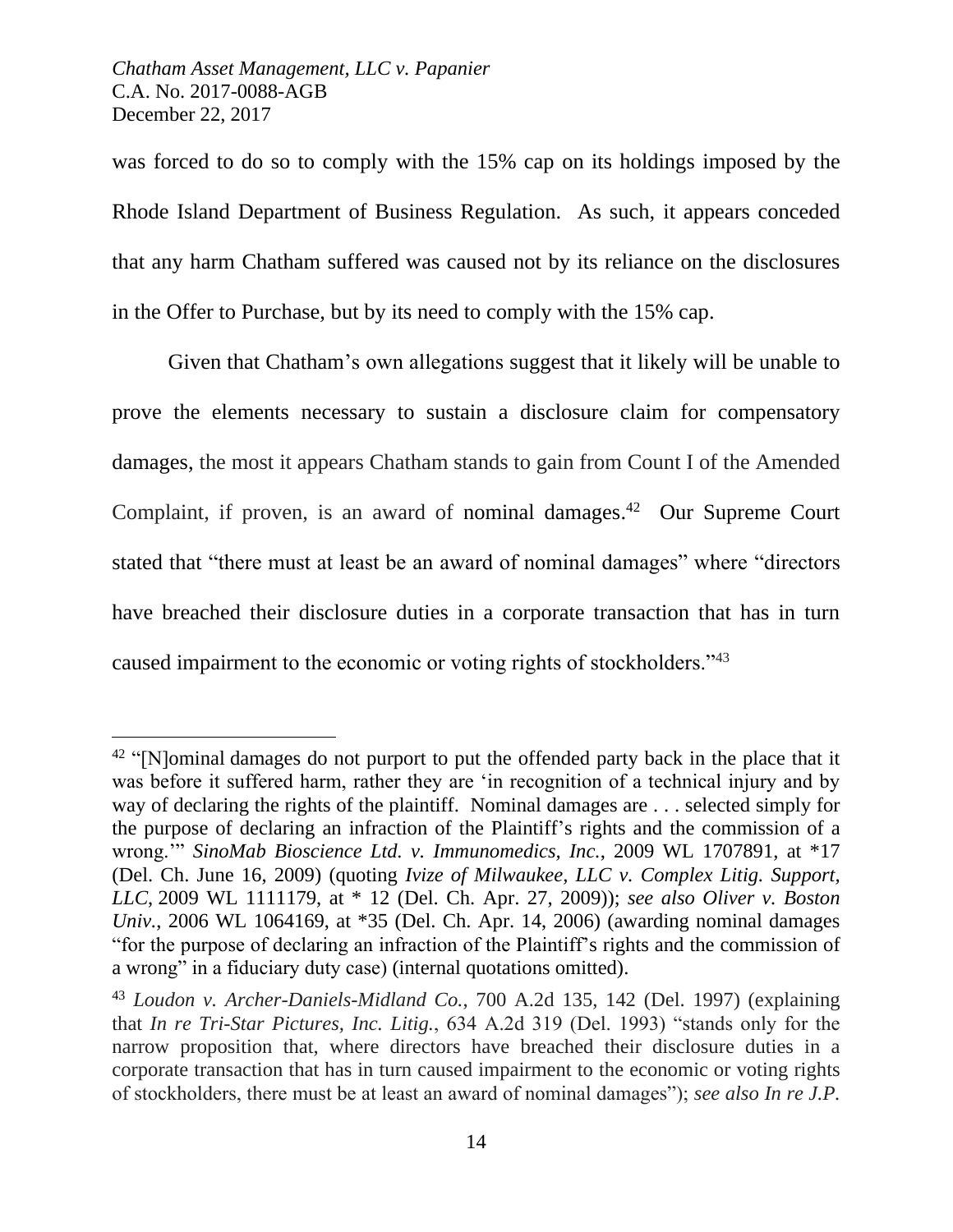Here, Chatham has a reasonably conceivable claim for nominal damages because it alleges that it was forced to tender 35,954 shares of Twin River stock for \$80 per share when the stock traded above \$80 after the Tender Offer closed, thereby impairing its economic rights. 44 If Chatham were to prevail on its disclosure claim, an award of nominal damages would serve the "purpose of declaring an infraction of the Plaintiff's rights and the commission of a wrong."<sup>45</sup>

## **B. Count II Fails to State a Claim for Relief**

Count II of the Amended Complaint is an odd claim. Chatham asserts that

defendants breached their fiduciary duty of loyalty on the following theory:

. . . the Defendants left Chatham no choice but to participate in the Tender Offer, while the Defendants, including the Director Defendants, abstained from participating themselves, and instead implemented a scheme to sell a significant portion of their shares into the market after the Tender Offer closed, at the higher price created by the Tender Offer. Accordingly, the Defendants are attempting to bestow upon themselves benefits that were not offered to Chatham or other stockholders, namely the ability to sell shares without proration.<sup>46</sup>

<sup>44</sup> Am. Compl. ¶¶ 27, 32.

 $\overline{a}$ 

<sup>46</sup> Am. Compl. ¶ 57; Pl. Answering Br. 21-22.

*Morgan*, 906 A.2d at 773-74 ("[T]he plaintiffs' entitlement to seek nominal damages depends upon whether their complaint alleges the type of deprivation of the . . . stockholders' economic interests or impairment of their voting rights, that would be cognizable under *Tri-Star*, as limited by *Loudon*."); *In re Tyson Foods, Inc.*, 919 A.2d 563, 602 (Del. Ch. 2007) (noting that "nominal damages are appropriate only where the shareholder's economic or voting rights have been injured").

<sup>45</sup> *Oliver*, 2006 WL 1064169, at \*35 (internal quotations omitted).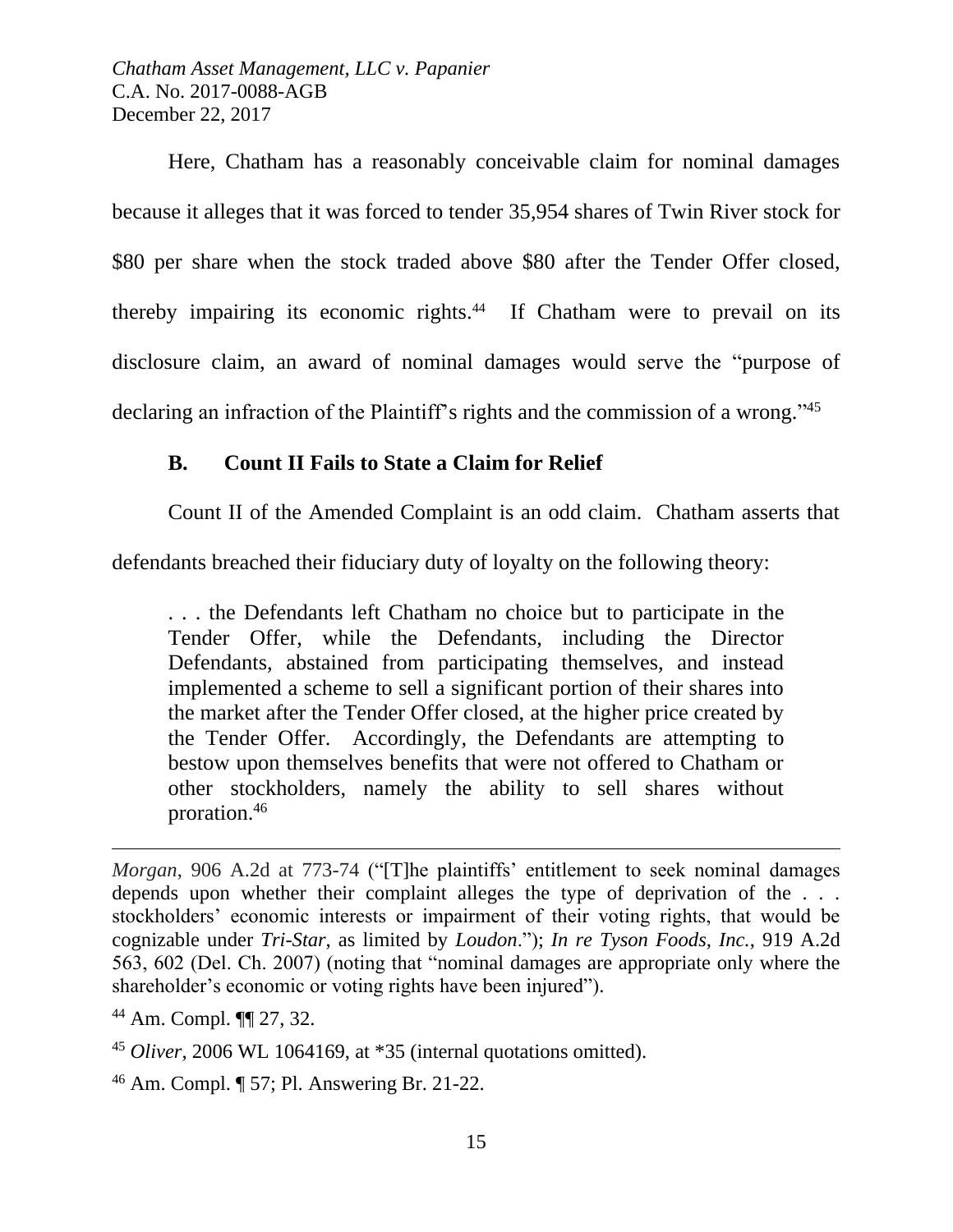Chatham does not allege that any of the defendants sold any of their Twin River shares in the post-Tender Offer market or engaged in any other form of selfdealing. Chatham also concedes that nothing prevented Chatham from selling shares in the post-Tender Offer market.<sup>47</sup> If Chatham wanted to sell its shares in the post-Tender Offer market, it was free to do so. Thus, in addition to the lack of any allegations that defendants enriched themselves, Count II fails to explain how it is reasonably conceivable that Chatham was harmed in any way from an alleged scheme that was never implemented. Accordingly, Count II fails to state a claim for relief.<sup>48</sup>

#### **C. Count III Fails to State a Claim for Relief**

In Count III of the Amended Complaint, Chatham asserts that defendants sent the April 7 Letter to the Regulators in bad faith. According to Chatham, "the false and deceptive content and timing of the April 7 letter support a reasonable

<sup>47</sup> Tr. 69-70 (Aug. 8, 2017) (Dkt. 42); Pl. Answering. Br. 22.

<sup>48</sup> *See Coates v. Netro-Corp.*, 2002 WL 31112340, at \* 6 (Del. Ch. Sept. 11, 2002) (dismissing fiduciary duty claim challenging the adoption of a poison pill for failure to state a claim for relief because "the plaintiff fails to allege any specific threat or show any harm by the adoption of the poison pill rights plan").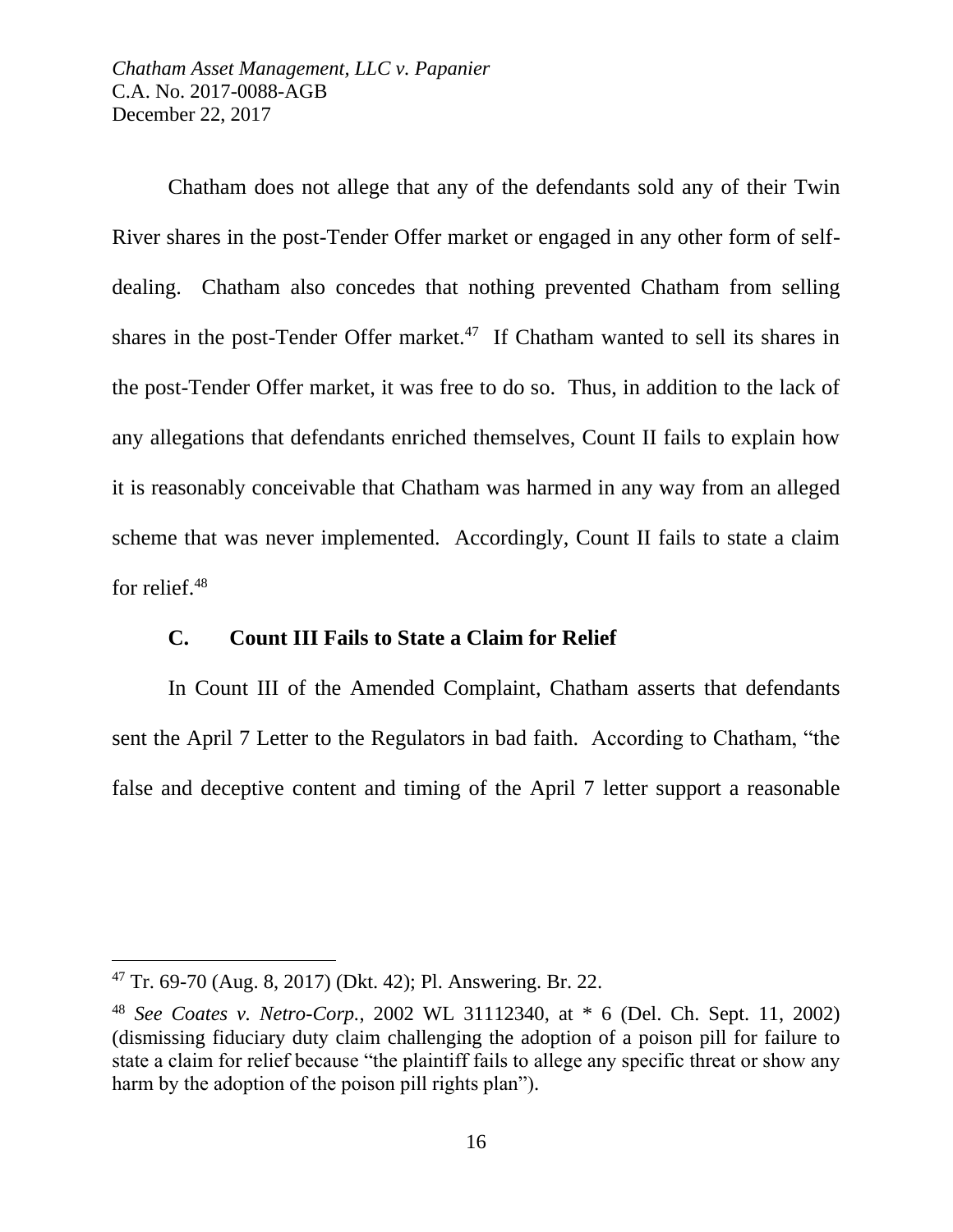inference that the Board mailed the letter with an actual intent to retaliate against Chatham for filing this lawsuit."<sup>49</sup>

"[T]o state a bad-faith claim, a plaintiff must show either an extreme set of facts to establish that disinterested directors were intentionally disregarding their duties, or that the decision under attack is so far beyond the bounds of reasonable judgment that it seems essentially inexplicable on any ground other than bad faith."<sup>50</sup> "Bad faith is not a light pleading standard."<sup>51</sup>

Here, the Amended Complaint falls far short of pleading the "extreme set of facts" necessary to state a claim for bad faith with respect to the sending of the April 7 Letter. Chatham does not dispute that its institutional shareholder license requires that it "have (1) no involvement in [Twin River's] business activities and (2) no intention of influencing, affecting or participating in [Twin River's] affairs."<sup>52</sup> Nor does Chatham dispute that the Regulatory Agreement requires Twin River to take affirmative steps to monitor and ensure that a holder of 5% or more

<sup>49</sup> Pl.'s Answering Br. 25.

<sup>50</sup> *In re Chelsea Therapeutics Int'l Ltd. S'holders Litig.*, 2016 WL 3044721, at \*7 (Del. Ch. May 20, 2016) (internal quotation marks and citations omitted).

<sup>51</sup> *In re Crimson Expl. Inc. S'holder Litig.*, 2014 WL 5449419, at \*23 (Del. Ch. Oct. 24, 2014).

<sup>52</sup> Defs.' Opening Br. Ex. A at 1.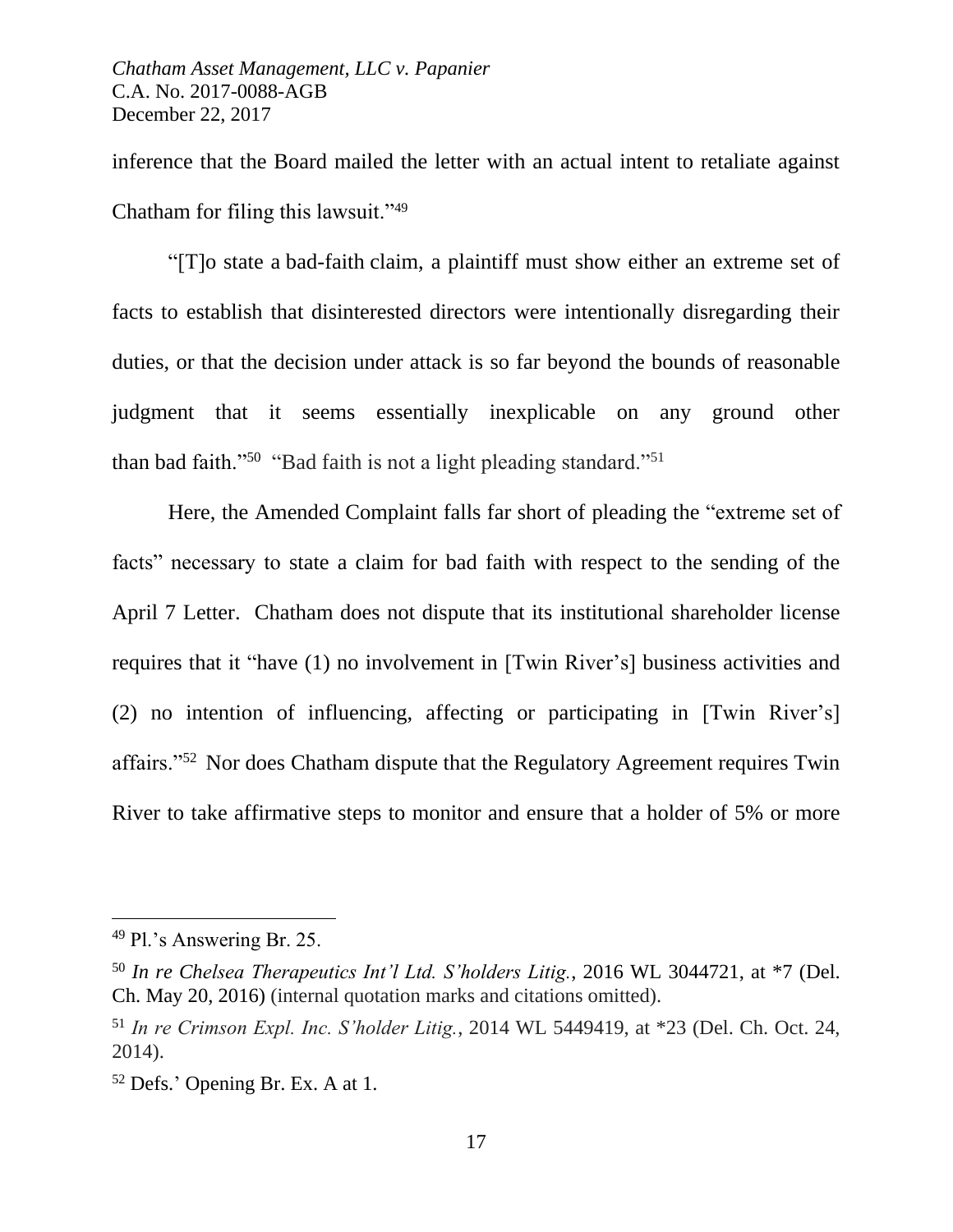of its shares complies with "all laws, statutes and rules and regulations."<sup>53</sup> Chatham also failed to identify anything in the April 7 Letter that was false. 54 Finally, the timing of the April 7 Letter's submission is not inherently suspicious, given that it refers to events that occurred in February 2017 (the filing of this action) and in early April 2017 (an investor call) as two of the four points that formed the basis for Twin River's stated concerns about Chatham's activities.<sup>55</sup>

Under these circumstances, and given Twin River's exposure to significant penalties for not adhering to its obligations under the Regulatory Agreement, it is not reasonably conceivable in my opinion that the decision to send the April 7 Letter reflects an intentional disregard of defendants' fiduciary duties or is so far beyond the bounds of reasonable judgment that it is essentially inexplicable on any ground other than bad faith. Given my conclusion that Chatham has failed to state a reasonably conceivable claim of bad faith, I do not address the parties' arguments concerning the Noerr-Pennington doctrine.

 $53$  Defs.' Opening Br. Ex. E  $\S$  7.1.

<sup>&</sup>lt;sup>54</sup> Chatham alleged that the April 7 Letter "falsely reported . . . that the instant suit was an effort 'to pressure for liquidity disguised as a lawsuit.'" Am. Compl. ¶ 38. This allegation cropped an important qualification from the April 7 Letter, however, which actually states that "it *may* be that the litigation is really the renewal of Chatham's efforts to pressure for liquidity disguised as a lawsuit." Defs.' Opening Br. Ex. A at 2 (emphasis added).

<sup>55</sup> Defs.' Opening Br. Ex. A.